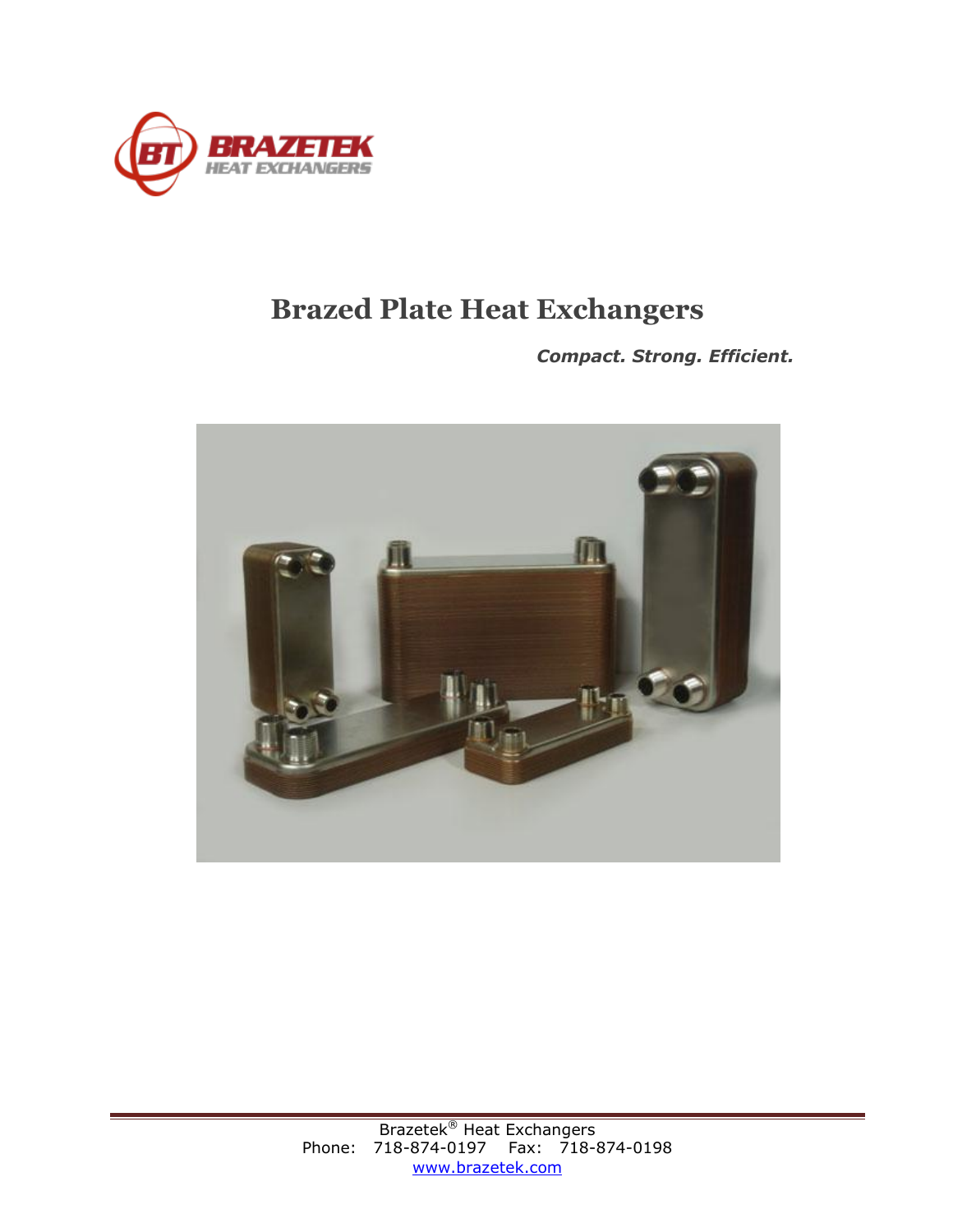# **Hydronic Heat Exchangers**

Brazetek Heat Exchangers offer high level of thermal efficiency and durability. Stainless steel plates are vacuum brazed together to withstand high pressure and temperature variations in a compact, low-cost unit.

### *Advantages of Brazetek® Heat Exchangers:*

#### **Superior Design**

The plates are vacuum brazed together to create two separate flow channels. The fluids can pass in co-current or counter-current directions.

- high resistance to pressure and temperature fluctuations;
- quick and easy installation;
- lightweight design.



#### **Corrosion resistance**

For typical residential applications plates are made of 316L Stainless steel. The plates are made of SMO254 Stainless Alloy to prevent corrosion in environments, where chlorine, biological elements and low concentrations of acids are present.

#### **Low fouling rates**

Special corrugation pattern of the plates ensures a turbulent flow, even at low velocities; that prevents scaling from forming inside the unit and improves heat transfer rates.

Compact and lightweight units are ideal for a variety of installations, including:

- radiant floors;
- snow melt;
- solar heating;
- domestic hot water;
- pool heating, etc.